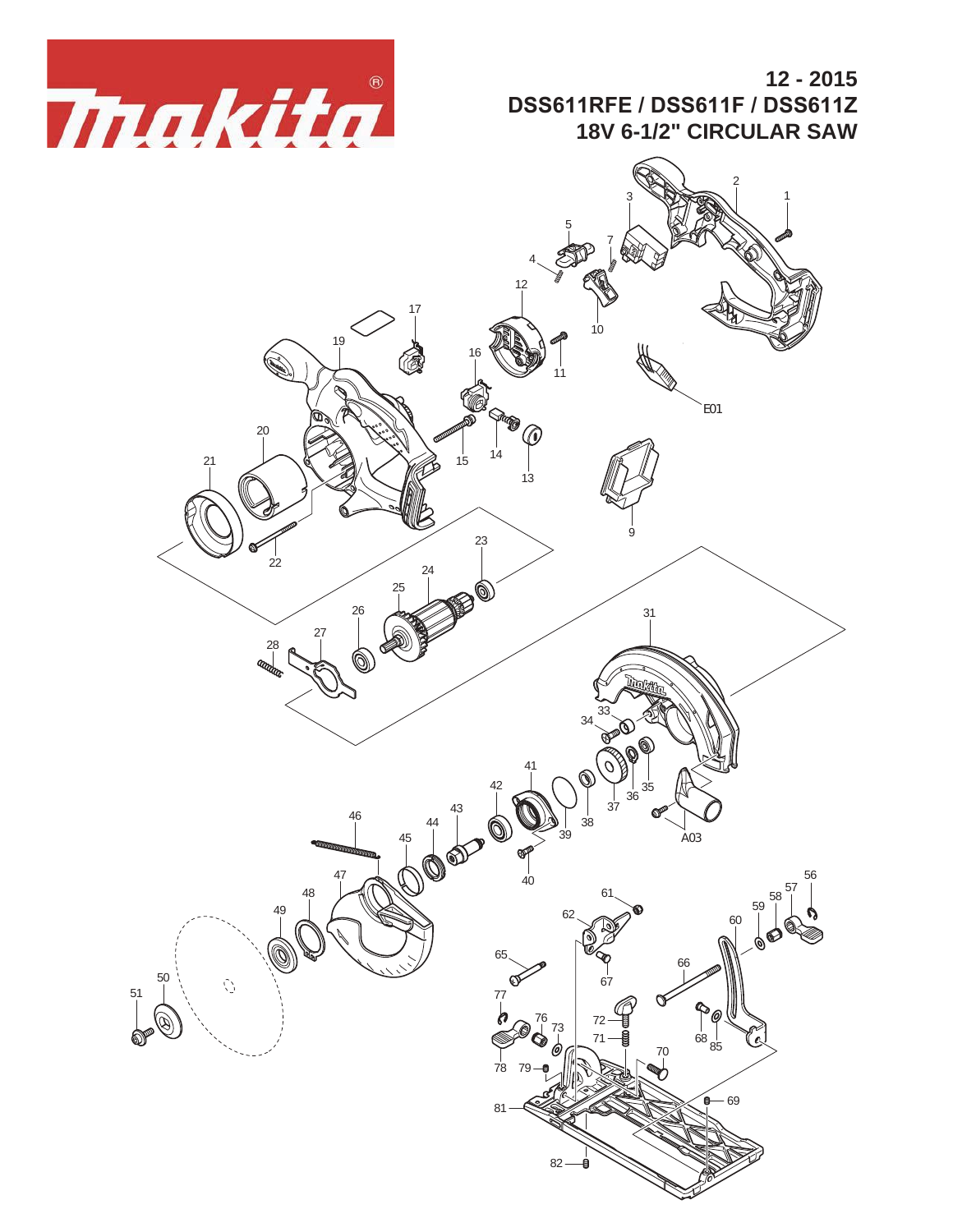| Item No Type |                  | Ref  | Part No  | <b>Description</b>             | Qty            | Unit              |
|--------------|------------------|------|----------|--------------------------------|----------------|-------------------|
| 001          |                  |      | 265995-6 | <b>TAPPING SCREW 4X18</b>      | 5              | $\overline{PC}$ . |
| 002          |                  |      | 141472-1 | HANDLE COVER COMPLETE          | 1              | PC.               |
| 003          |                  |      | 651976-0 | <b>SWITCH TG73BD</b>           | 1              | PC.               |
| 004          |                  |      | 231469-9 | <b>COMPRESSION SPRING 4</b>    | 1              | PC.               |
| 005          |                  |      | 419664-3 | <b>LOCK OFF LEVER</b>          | 1              | PC.               |
| 007          |                  |      | 231469-9 | <b>COMPRESSION SPRING 4</b>    | 1              | PC.               |
| 009          |                  |      | 644808-8 | <b>TERMINAL</b>                | 1              | PC.               |
| 010          |                  |      | 419665-1 | <b>SWITCH LEVER</b>            | 1              | PC.               |
| 011          |                  |      | 265995-6 | <b>TAPPING SCREW 4X18</b>      | $\overline{c}$ | PC.               |
| 012          |                  |      | 419281-9 | <b>REAR COVER</b>              | $\mathbf{1}$   | PC.               |
| 013          |                  |      | 643829-7 | <b>BRUSH HOLDER CAP</b>        | $\overline{c}$ | PC.               |
| 014          |                  |      | 195022-4 | CARBON BRUSH CB-441(2PCS/SET)  | $\mathbf{1}$   | <b>SET</b>        |
| 015          |                  |      | 911263-2 | PAN HEAD SCREW M5X40           | 3              | PC.               |
| 017          |                  |      | 643898-8 | <b>BRUSH HOLDER</b>            | $\mathbf{1}$   | PC.               |
| 018          |                  |      | 815L51-0 | NAME PLATE F/DSS611            | 1              | PC.               |
|              |                  | INC. | 803K44-3 | <b>CAUTION LABEL</b>           | 1              | PC.               |
| 019          |                  |      | 142597-4 | MOTOR HOUSING COMPLETE         | 1              | PC.               |
| 020          | 2                |      | 632H52-7 | YOKE UNIT                      | 1              | PC.               |
| 021          |                  |      | 419285-1 | <b>BAFFLE PLATE</b>            | 1              | PC.               |
| 022          |                  |      | 266292-3 | <b>TAPPING SCREW 4X65</b>      | 2              | PC.               |
| 023          |                  |      | 210045-2 | <b>BALL BEARING 627DDW</b>     | 1              | PC.               |
|              |                  | INC. |          | Item No. 23,25,26              |                |                   |
| 024          |                  |      | 510095-0 | ARMATURE ASS'Y 18V             | 1              | PC.               |
| 025          |                  |      | 241869-5 | <b>FAN 55</b>                  | 1              | PC.               |
| 026          |                  |      | 211061-7 | <b>BALL BEARING 6000LLB</b>    | 1              | PC.               |
| 027          |                  |      | 346059-6 | SHAFT LOCK 104MM               | 1              | PC.               |
| 028          |                  |      | 233092-6 | <b>COMPRESSION SPRING 5</b>    | 1              | PC.               |
|              |                  | INC. | 213434-0 | O RING 26                      | 1              | PC.               |
|              |                  | INC. | 802U29-6 | <b>CAUTION LABEL</b>           | 1              | PC.               |
| 031          |                  |      | 142596-6 | <b>BLADE CASE COMPLETE</b>     | $\mathbf{1}$   | PC.               |
| 033          |                  |      | 262049-0 | <b>RUBBER RING 6</b>           | 1              | PC.               |
| 034          |                  |      | 251368-9 | + COUNTERSUNK SCREW M6         | 1              | PC.               |
| 035          |                  |      | 210028-2 | <b>BALL BEARING 606ZZ</b>      | 1              | PC.               |
| 036          |                  |      | 961052-5 | <b>RETAINING RING S-12</b>     | 1              | PC.               |
| 037          |                  |      | 227156-6 | SPUR GEAR 52                   | 1              | PC.               |
| 038          |                  |      | 257173-2 | <b>RING 12</b>                 | 1              | PC.               |
| 039          |                  |      | 213512-6 | O RING 39                      | 1              | PC.               |
| 040          |                  |      | 265034-2 | + COUNTERSUNK HEAD SCREW M5X16 | 2              | PC.               |
| 041          |                  |      | 318009-1 | <b>BEARING BOX</b>             | 1              | PC.               |
| 042          | $\boldsymbol{2}$ |      | 210163-6 | BALL BEARING 6001DDW           | 1              | PC.               |
| 043          |                  |      | 324626-7 | <b>SPINDLE</b>                 | 1              | PC.               |
| 044          |                  |      | 285845-9 | <b>BEARING RETAINER 19-29</b>  | 1              | PC.               |
| 045          |                  |      | 345469-4 | <b>THICKNESS RING</b>          | 1              | PC.               |
| 046          |                  |      |          | <b>TENSION SPRING 3</b>        | 1              | PC.               |
| 047          |                  |      | 231821-1 | SAFETY COVER                   | 1              | PC.               |
|              |                  |      | 419280-1 |                                | 1              |                   |
| 048          |                  |      | 961152-1 | RETAINING RING (EXT) S-34      |                | PC.               |
| 049          |                  |      | 224411-7 | <b>INNER FLANGE 35</b>         | 1              | PC.               |
| 050          |                  |      | 224409-4 | <b>OUTER FLANGE 35</b>         | 1              | PC.               |
| 051          |                  |      | 266133-3 | HEX. SOCKET HEAD BOLT M6X20    | 1              | PC.               |
| 056          |                  |      | 961014-3 | STOP RING E-8                  | 1              | PC.               |
| 057          |                  |      | 272229-0 | LEVER 40                       | 1              | PC.               |
| 058          |                  |      | 252158-3 | HEX.NUT M6                     | 1              | PC.               |
| 059          |                  |      | 941151-9 | <b>FLAT WASHER 6</b>           | 1              | PC.               |
| 060          |                  |      | 345658-1 | <b>DEPTH GUIDE</b>             | 1              | PC.               |
| 061          |                  |      | 252103-8 | HEX. LOCK NUT M5-8             | 1              | PC.               |
| 062          |                  |      | 345657-3 | ANGULAR GUIDE                  | 1              | PC.               |
| 065          |                  |      | 265056-2 | + PAN HEAD SCREW M5            | 1              | PC.               |